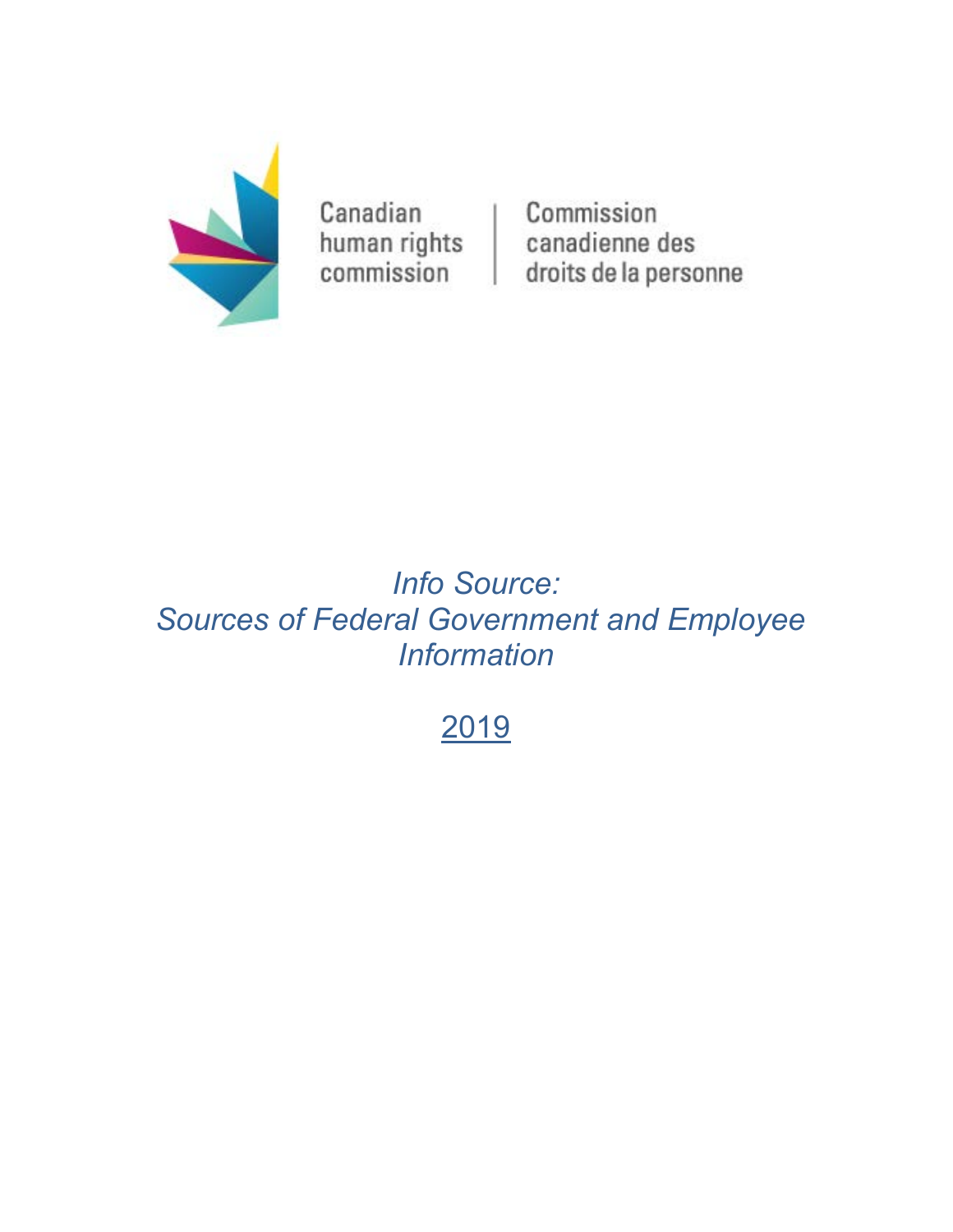## **Table of Contents**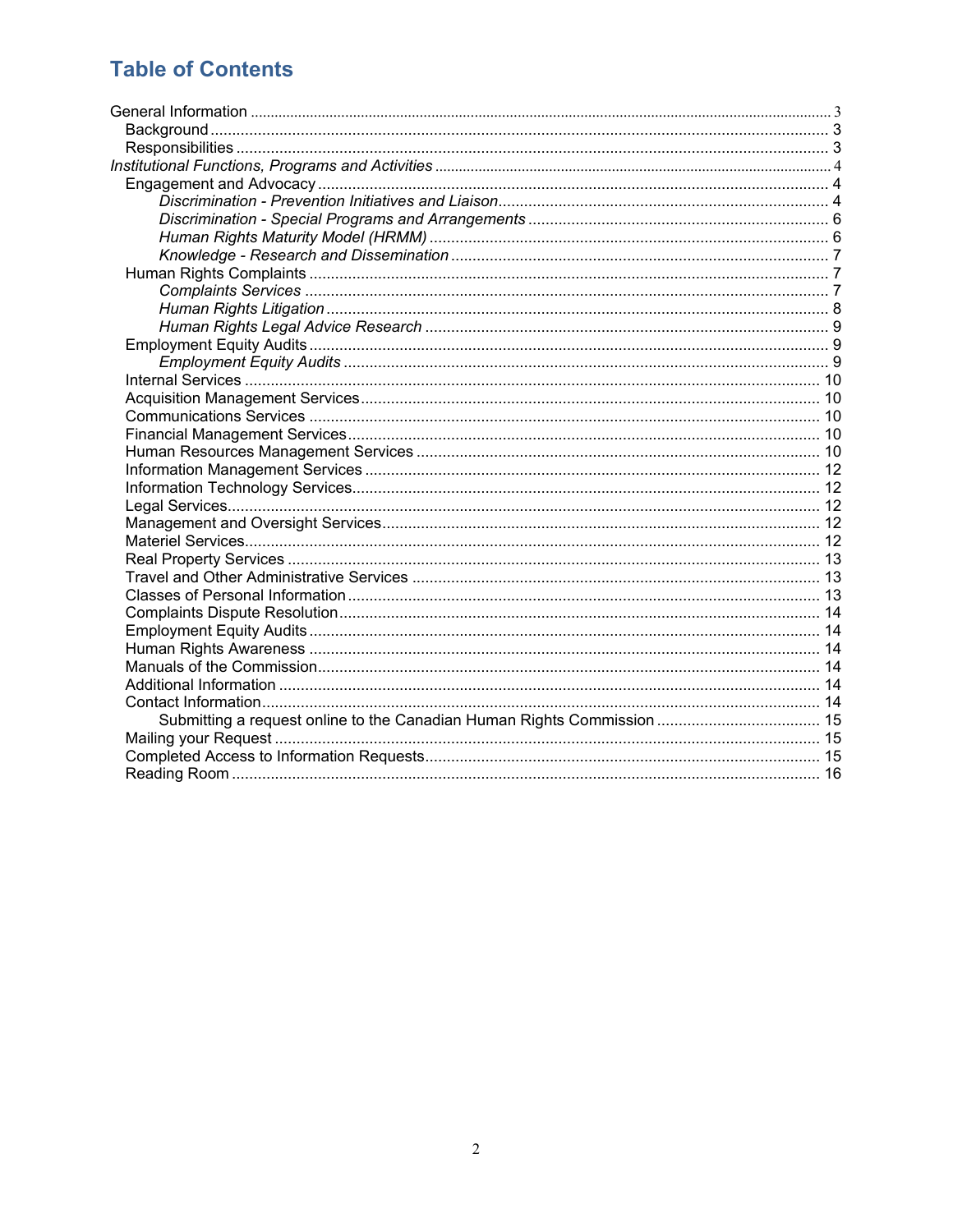## <span id="page-2-0"></span>**General Information**

*Info Source: Sources of Federal Government and Employee Information* provides information about the functions, programs, activities and related information holdings of government institutions subject to the *[Access to Information Act](http://laws-lois.justice.gc.ca/eng/acts/A-1/)* and the *[Privacy Act](http://laws-lois.justice.gc.ca/eng/acts/P-21/)*. It provides individuals and employees of the government (current and former) with relevant information to access personal information about themselves held by government institutions subject to the *Privacy Act*  and to exercise their rights under the *Privacy Act*.

The [Introduction](https://www.canada.ca/en/treasury-board-secretariat/services/access-information-privacy/access-information/information-about-programs-information-holdings.html) and an [index of institutions](https://www.canada.ca/en/treasury-board-secretariat/services/access-information-privacy/access-information/information-about-programs-information-holdings/sources-federal-government-employee-information.html) subject to the *Access to Information Act* and the *Privacy Act* are available centrally.

The *Access to Information Act* and the *Privacy Act* assign overall responsibility to the President of the Treasury Board (as the designated Minister) for the government-wide administration of the legislation.

#### <span id="page-2-1"></span>**Background**

The [Canadian Human Rights Commission](http://www.chrc-ccdp.gc.ca/eng) (Commission) was established in 1977 under Schedule 1.1 of the *Financial Administration Act* in accordance with the *Canadian Human Rights Act* (CHRA). The Act became operative on March 1, 1978. The Commission's founding legislation inspires a vision for Canada in which "all individuals should have an opportunity equal with other individuals to make for themselves the lives that they are able and wish to have" free from discrimination. The Commission reports to Parliament through the Minister of Justice.

#### <span id="page-2-2"></span>**Responsibilities**

The Commission leads the administration of the *[Canadian Human Rights Act](http://laws-lois.justice.gc.ca/eng/acts/h-6/)* (CHRA) and ensures compliance with the *[Employment Equity Act](http://laws-lois.justice.gc.ca/eng/acts/e-5.401/)* (EEA). The CHRA prohibits discrimination and the EEA promotes equality in the workplace. Both laws apply the principles of equal opportunity and non-discrimination to federal government departments and agencies, Crown corporations, and federally regulated private sector organizations.

- [Vision](http://www.chrc-ccdp.gc.ca/eng/content/about-us)
- [About the Commission](http://www.chrc-ccdp.gc.ca/eng/content/about-us)
- [Our Mandate](http://www.chrc-ccdp.gc.ca/eng/content/about-us)

Please refer to the Commission's [Departmental Plan](https://www.chrc-ccdp.gc.ca/eng/content/departmental-plan-2017-18) and its [Departmental Results Report](https://www.chrc-ccdp.gc.ca/eng/content/2017-18-departmental-results-report) for more information on specific plans and priorities.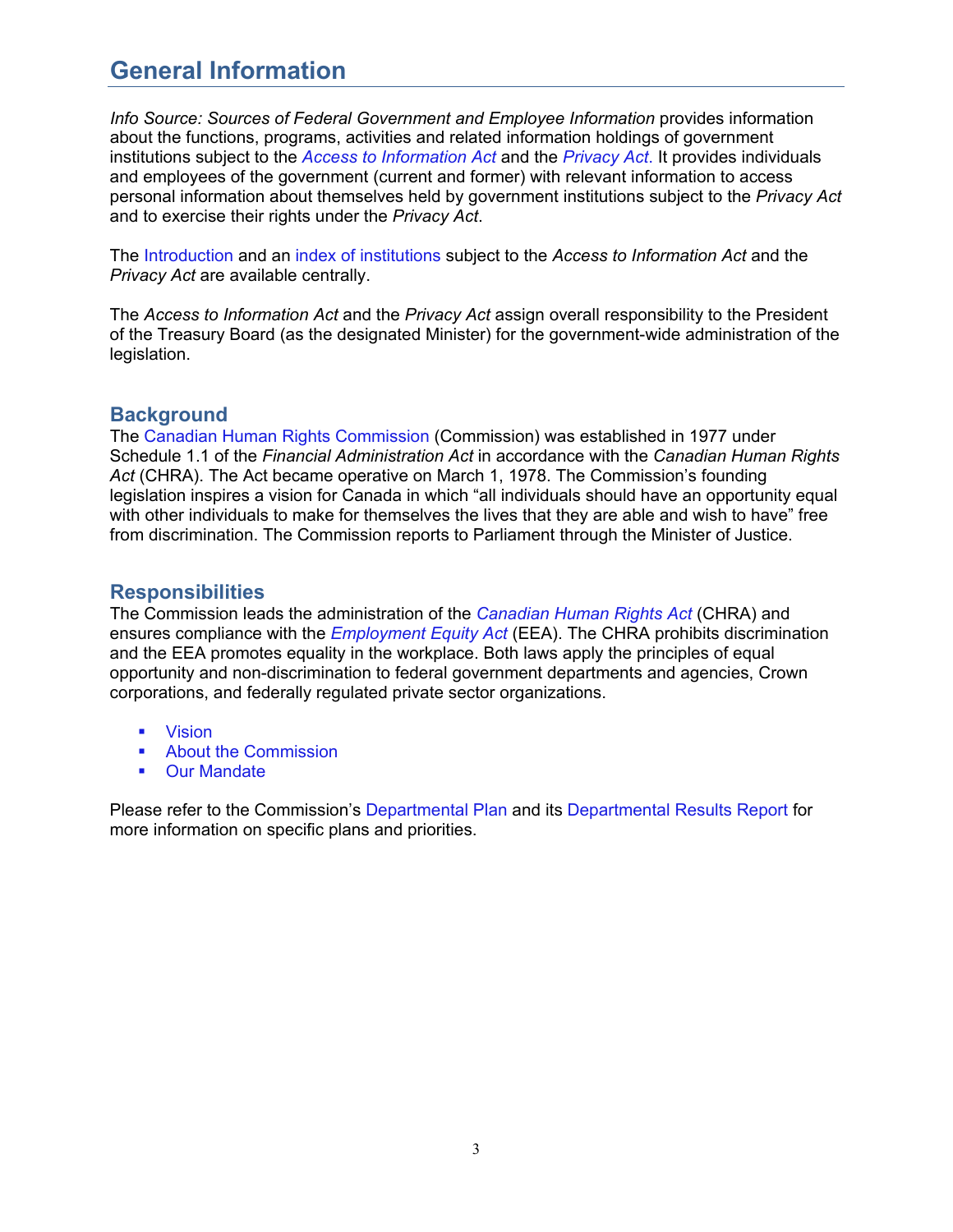### <span id="page-3-1"></span><span id="page-3-0"></span>*Engagement and Advocacy*

This core responsibility focuses on the Commission's role to provide a national credible voice for equality in Canada – my Canada includes everyone; promote broadly human rights in Canada by raising public awareness of human rights issues; and engage civil society, governments, employers and the public in dialogue and action to affect human rights change.

#### <span id="page-3-2"></span>*Discrimination - Prevention Initiatives and Liaison*

**Description:** Information on contacts and activities with employers, unions and nongovernmental organizations, and the provision of training.

**Document Types:** Memoranda and letters of understanding; review and analysis of prevention data; stakeholders' reports and statistics; organizational profiles and policies; action plans; project plans; prevention initiatives; external and internal meetings/presentations; correspondence; Committees' information and minutes; conference material; training and development; general train-the-trainer programs; course content and manuals; course evaluations and attendance; schedules and directives; co-operation and liaison generally with stakeholders; program forecasts; stakeholders' visits and tours; prevention inquiries and consultations.

#### **Record Number:** CHRC DPP 020

Note: Although records exist, they are generally no longer active.

#### • *Employer Advisory Council*

**Description:** This bank includes information on individuals who participate in the Employer Advisory Council that raises, examines, discusses and acts upon issues related to the prevention of discrimination in workplaces and services. This information consists of the participants' names, their contact information and their signatures.

**Class of Individuals:** General public, participants, contractors and representatives of public and private organizations.

**Purpose:** The personal information is used to administer the raising, examining, discussing and acting upon issues related to the prevention of discrimination in workplaces and service centres across Canada. It also allows for prevention-related matters, best practices, tools and resources to be communicated more broadly throughout various sectors via representatives from federally-regulated employers on the Employer Advisory Council.

**Consistent Uses:** The information is consistently used by the Commission to fulfill its mandate under the *Canadian Human Rights Act* and the *Employment Equity Act*. The personal information is used to maintain the membership of the Council and distribute related documentation. It is also used to evaluate this program activity and report the results to management.

**Retention and Disposal Standards:** The information in this bank has a ten (10) year retention period and is then transferred to Library and Archives Canada for archival purposes.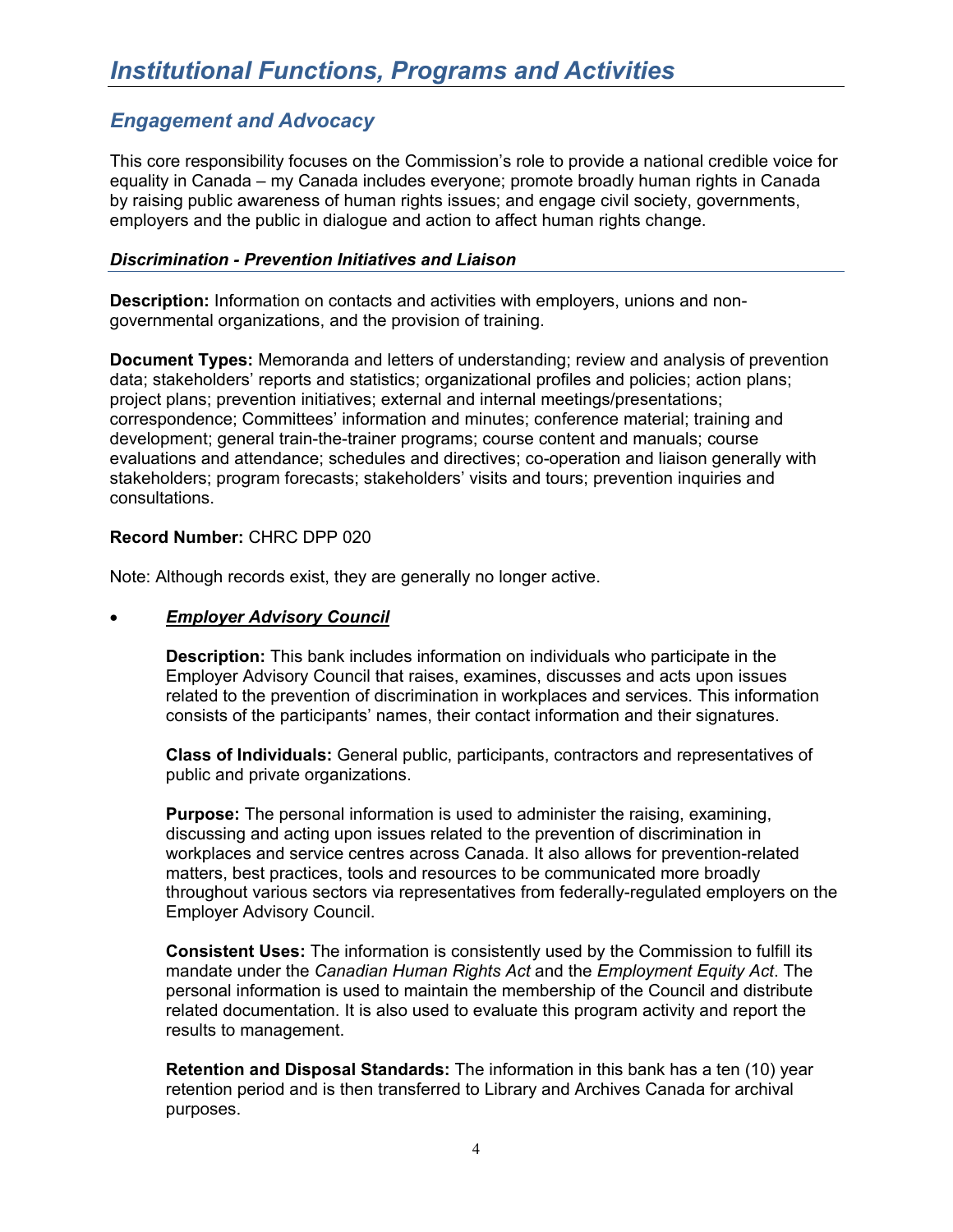**RDA Number:** 2015/005

#### **Related Record Number:** CHRC DPP 020

#### **TBS Registration:** 20110497

#### **Bank Number:** CHRC PPU 020

Note: Although records exist, they are generally no longer active.

#### • *Discrimination Prevention Forums*

**Description:** This bank includes information on individuals who participate in forums for raising, examining, discussing and acting upon issues related to the prevention of discrimination in workplaces and services. This information consists of the participants' names, contact information and the participants' signatures.

**Class of Individuals:** General public, participants and representatives of other governments, nationally and internationally.

**Purpose:** The personal information is used to obtain the views and opinions on various matters covered by the Commission's mandate and distribute related documentation.

**Consistent Uses:** The information is consistently used by the Commission to fulfill its mandate under the *Canadian Human Rights Act* and the *Employment Equity Act*. The personal information is used to administer these forums and distribute related documentation. It is also used to evaluate this program activity and report the results to management.

**Retention and Disposal Standards:** The information in this bank has a ten (10) year retention period and is then transferred to Library and Archives Canada for archival purposes.

**RDA Number:** 2015/005

**Related Record Number:** CHRC DPP 020

**TBS Registration:** 20110495

**Bank Number:** CHRC PPU 030

Note: Although records exist, they are generally no longer active.

#### • *Discrimination Prevention Training*

**Description:** This bank includes information on individuals who participate in training for raising, examining, discussing and acting upon issues related to the prevention of discrimination in workplaces and services. This information consists of the participants' names, contact information and the participants' signatures.

**Class of Individuals:** General public, participants and representatives of other governments, nationally and internationally.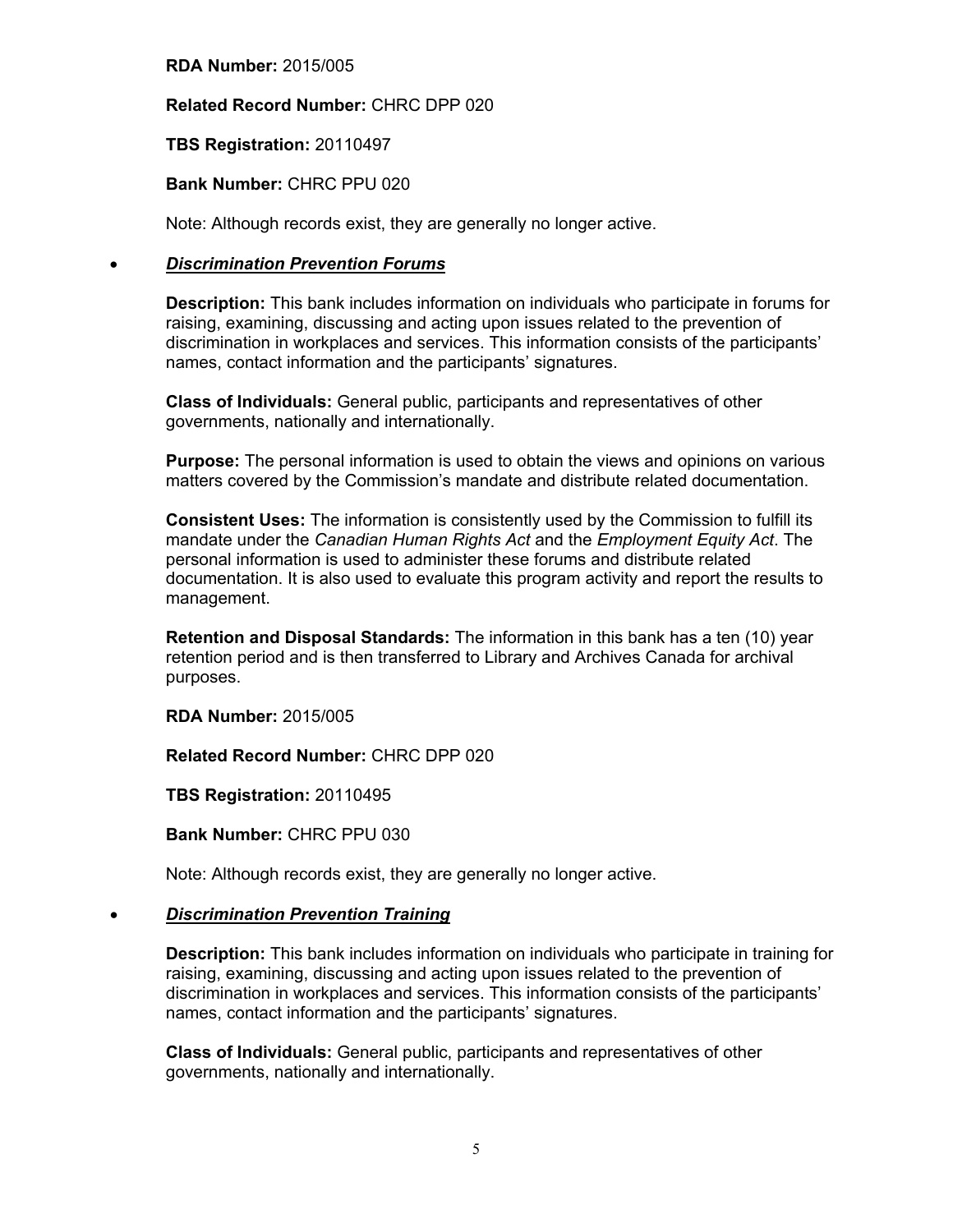**Purpose:** The personal information is used to establish an inventory of registrants and distribute related documentation.

**Consistent Uses:** The information is consistently used by the Commission to fulfill its mandate under the *Canadian Human Rights Act* and the *Employment Equity Act*. The personal information is used to administer these training sessions and distribute related documentation. It is also used to evaluate this program activity and report the results to management.

**Retention and Disposal Standards:** The information in this bank has a ten (10) year retention period and is then transferred to Library and Archives Canada for archival purposes.

**RDA Number:** 2015/005

**Related Record Number:** CHRC DPP 020

**TBS Registration:** 20110496

**Bank Number:** CHRC PPU 040

Note: Although records exist, they are generally no longer active.

#### <span id="page-5-0"></span>*Discrimination - Special Programs and Arrangements*

**Description:** Documentation, correspondence and information on special programs, plans or arrangements undertaken by federally regulated employers or service providers; also, Commission policies on the application of the *Canadian Human Rights Act* to Special Programs and Arrangements.

**Document Types:** Policies and procedures of the Commission, provincial human rights commissions, foreign governments and agencies, contract compliance, consultants; special programs related to employment including studies and research, federal departments, Crown corporations and agencies, chartered banks, communications organizations, land transportation organizations, air transportation organizations, navigation organizations, manufacturing industries, employee associations; special programs related to services in federal departments, Crown corporations and agencies, chartered banks.

#### **Record Number:** CHRC DPP 030

Note: Although records exist, they are generally no longer active.

#### <span id="page-5-1"></span>*Human Rights Maturity Model (HRMM)*

**Description:** A model designed to help organizations integrate the legislative requirements of the CHRA and EEA into their businesses. It helps them foster self-sustaining human rights cultures and going above and beyond legislative requirements. Organizations that implement the HRMM are encouraged to review their human resources functions (e.g., accommodation, employment equity, labour relations) in relation to human rights issues.

**Document Types:** Policies; implementation guide; fact sheets; strategic documents; performance management framework; performance indicators; memoranda of understanding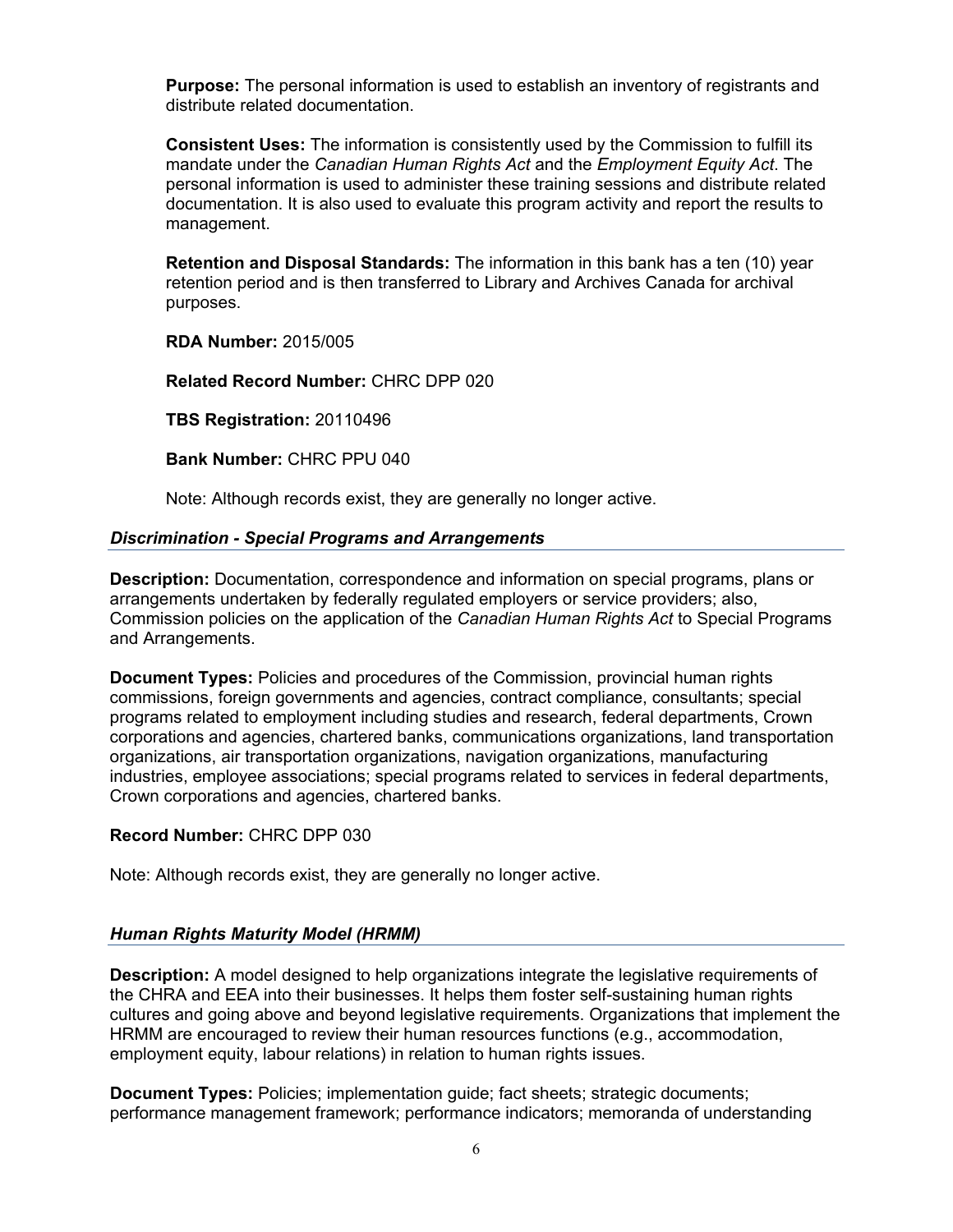(MOU); validation; online application; requests for information.

#### **Record Number:** CHRC DPP 040

Note: Although records exist, they are generally no longer active.

#### <span id="page-6-0"></span>*Knowledge - Research and Dissemination*

**Description:** Information, data, and research to enrich understanding and analysis of issues; information, data, and research to support the development of reports, guides and policies, presentations, projects and strategic initiatives; tools to help prevent and resolve discrimination; presentations to communities and organizations; submissions to parliamentary and international committees and bodies; etc.

**Document Types:** Correspondence; research reports; policies, guides or tools; documents on policy and project presentations; briefings and presentation decks; speeches; reports; records on engagement with stakeholders such as other Commissions, Aboriginal organizations, international organizations, non-governmental organizations and other organizations working in the area of human rights. Knowledge products may include publications, speeches, etc. Research reports, policies and guides/tools may be posted on the Commission's web site.

#### **Record Number:** CHRC KNO 010

### <span id="page-6-1"></span>*Human Rights Complaints*

This core responsibility focuses on the Commission's role to provide people in Canada with a mechanism to file human rights complaints and remedies to victims of discrimination; reduce instances of systemic discrimination; and represent the public interest in legal cases to advance human rights in Canada.

#### <span id="page-6-2"></span>*Complaints Services*

**Description:** Information on human rights complaints; *Canadian Human Rights Act* amendments; committees; conferences.

**Document Types:** Human rights complaints; allegations of discrimination; *Canadian Human Rights Act* amendments; complaint related correspondence with government and nongovernment organizations; accessibility standards; adaptation plans; documentation related to internal committees - general; conferences.

#### **Record Number:** CHRC DRP 010

#### • *Complaints Received Under the Canadian Human Rights Act, Part III*

**Description:** This bank consists of material related to complaints filed by individuals or groups dealing with allegations of discrimination in employment or in the provision of service on the grounds of race, national or ethnic origin, colour, religion, age, sex, sexual orientation, gender identity or expression, marital status, family status, genetic discrimination, disability, and conviction for an offence for which a pardon has been granted or in respect of which a record suspension has been ordered; equal pay; with complaints received because of threats or intimidation subsequent to having filed a complaint of discrimination. It contains statements from individuals and/or groups, correspondence with and reports about complainants, respondents, and witnesses dealing with a complaint and other facts relevant to the processing of the complaint (i.e.,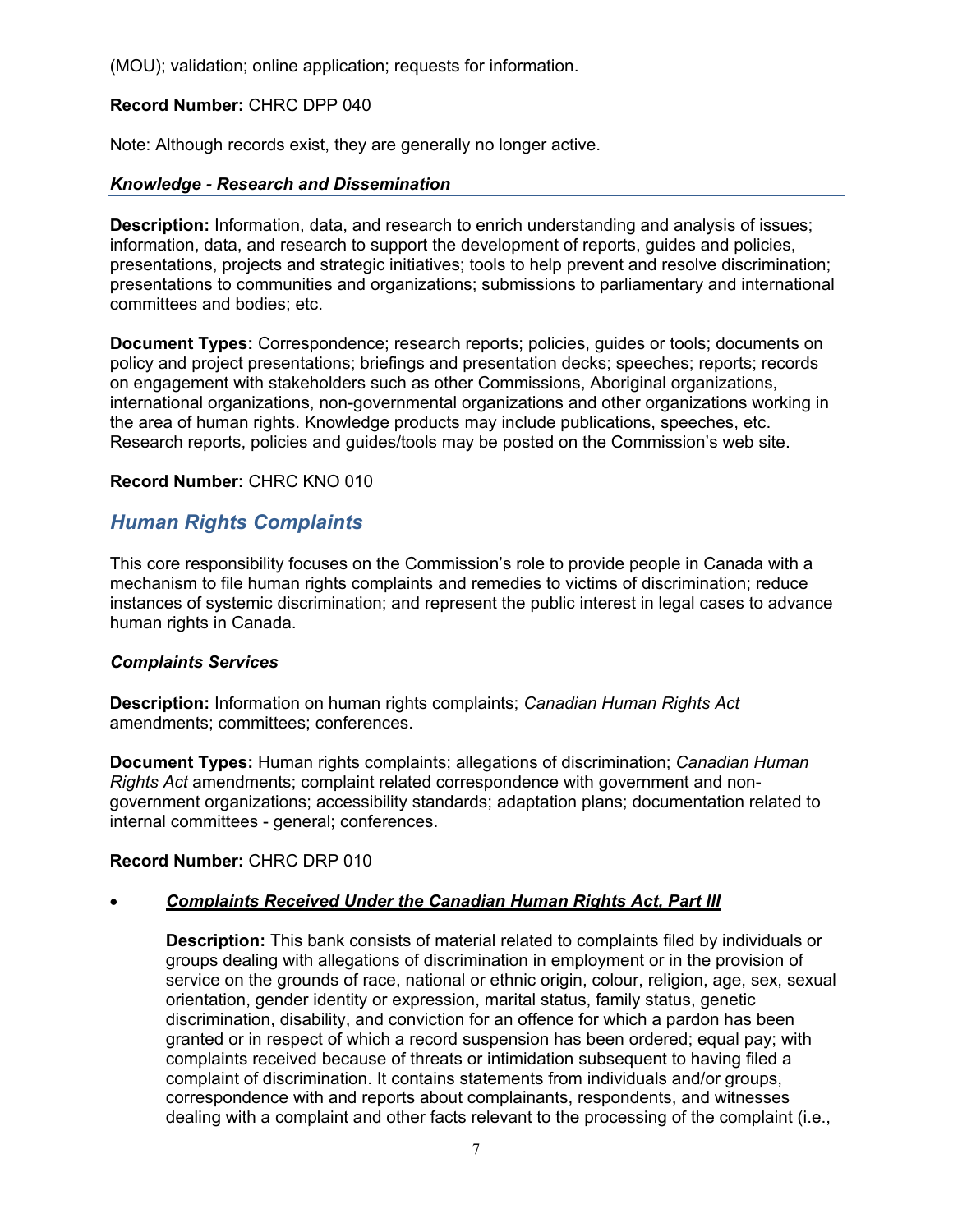intake, investigation and/or mediation).

**Class of Individuals:** General public, complainants, respondents, witnesses.

**Purpose:** The purpose of this bank is to record, enquire into and resolve complaints of discrimination in connection with the application of Part III of the *Canadian Human Rights Act*, and where necessary to provide evidence for the hearing of a complaint by the Canadian Human Rights Tribunal, the Federal Court of Canada and/or the Supreme Court of Canada.

**Consistent Uses:** The information is used by the Commission to fulfill its mandate under the *Canadian Human Rights Act*, as well as for research, planning, evaluation and statistical purposes, education, and prevention.

**Retention and Disposal Standards:** The information in this bank has a ten (10) year retention period and then transferred to Library and Archives Canada for archival purposes.

**RDA Number:** 2003/004, 90/006

**Related Record Number:** CHRC DRP 010

**TBS Registration:** 001504

**Bank Number:** CHRC PPU 005

#### <span id="page-7-0"></span>*Human Rights Litigation*

**Description:** Information on the administration of legal matters relating to complaints brought to the Commission's attention.

**Document Types:** Civil proceedings by or against the Crown as represented by the Commission; court documents.

**Record Number:** CHRC DRP 020

#### • *Litigation Data*

**Description:** Information on legal proceedings of specific complaints of discrimination before the Canadian Human Rights Tribunal, courts or other administrative tribunals. The personal information retained in this bank originates from the cases processed by the Commission. It may include the name, address and other personal identifiers of the individuals as well as factual information that may lead to the identification of the individuals involved directly or indirectly in these cases.

**Class of Individuals:** General public, complainants, respondents, witnesses.

**Purpose:** The information in this bank enables the Commission's Legal Services to carry out their mandate in proceedings before tribunals and the courts. It also serves as a warehouse of legal information in these matters. The personal information retained serves to relate the legal position developed by the Commission to the pertinent individual(s) and case(s).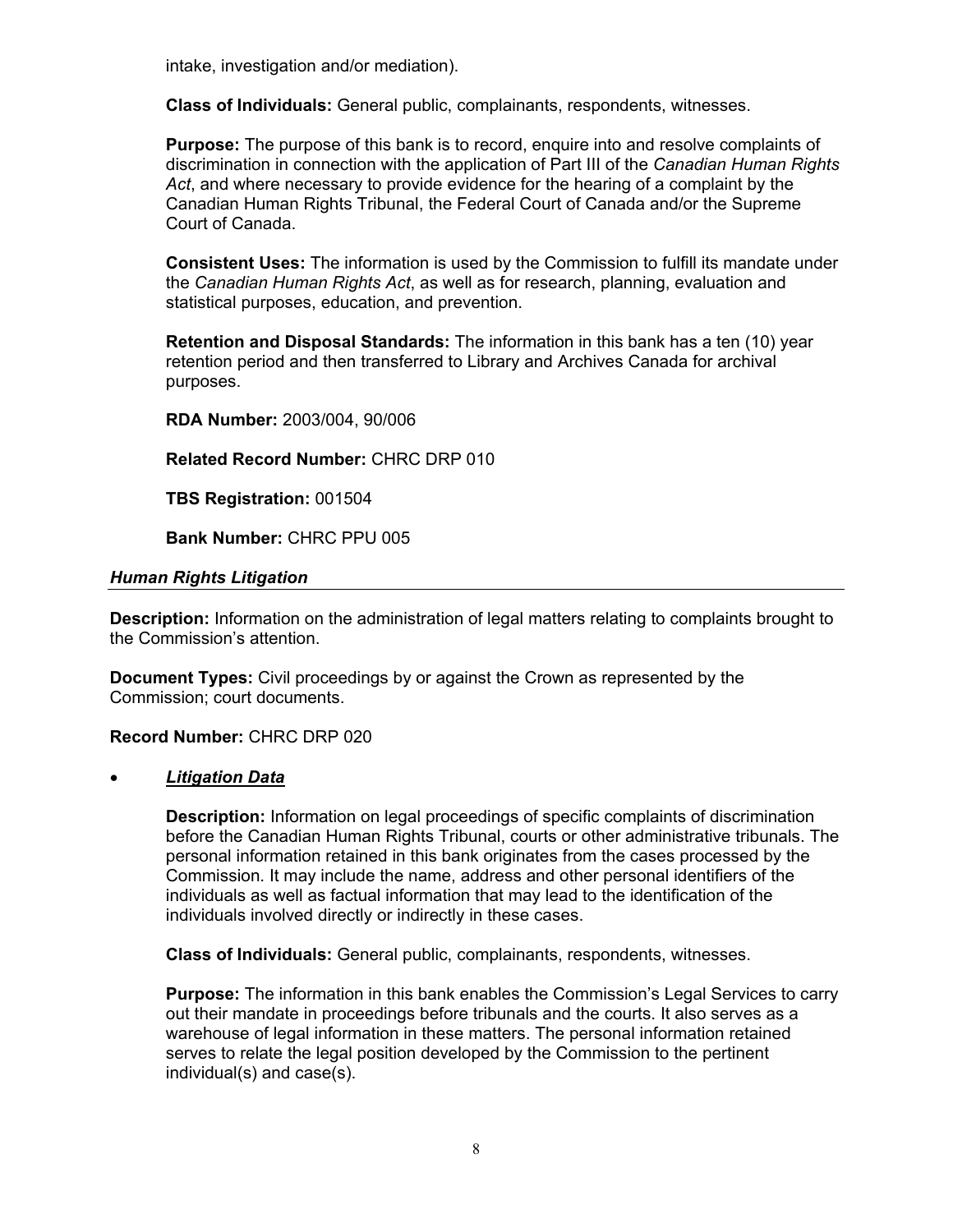**Consistent Uses:** The information is consistently used by the Commission to fulfill its mandate under the *Canadian Human Rights Act* and the *Employment Equity Act*.

**Retention and Disposal Standards:** Information in this bank is retained for 10 years and is then eligible for destruction or transfer to Library and Archives Canada for archival purposes.

**RDA Number:** 2003/004, 90/006

**Related Record Number:** CHRC DRP 020

**TBS Registration:** 001505

**Bank Number:** CHRC PPU 010

#### <span id="page-8-0"></span>*Human Rights Legal Advice Research*

**Description:** Information on the administration of and on matters encountered in dealing with the Promotion Program, excluding human rights complaint cases.

**Document Types:** Legal advice and opinions on human rights matters.

**Record Number:** CHRC DPP 050

### <span id="page-8-1"></span>*Employment Equity Audits*

This core responsibility focuses on the Commission's role to ensure employer's compliance with employment equity statutory requirements; encourage employers to identify barriers to employment and implement best practices to eliminate gaps in the representation of women, visible minority groups, Aboriginal peoples and persons with disabilities.

#### <span id="page-8-2"></span>*Employment Equity Audits*

**Description:** Information on the conduct of audits of federally regulated employers in the private sector and federal government departments to ensure that they comply with the *Employment Equity Act*.

**Document Types:** Employment equity audit reports; Individual horizontal audit reports, Industrywide audit reports; Employment equity survey, Employment equity submission index; Labour market analysis; Notification letter for an audit; Letter requiring undertakings, following an audit assessment; policies and procedures relating to Employment Systems in federal departments, Crown corporations and agencies, and federally regulated private sector organizations, and information relating to employment policies and practices of federally regulated and provincially regulated employers; Commission policies on the application of the *Canadian Human Rights Act* to employment policies and practices (i.e., Employment Systems); labour market availability of designated groups; employment systems and practices; compliance standards and assessment factors for audits; compliance audit reports; positive and special measures supporting employment equity; enforcement procedures; recommendations for legislative changes to the *Employment Equity Act*; correspondence.

#### **Record Number:** CHRC DPP 010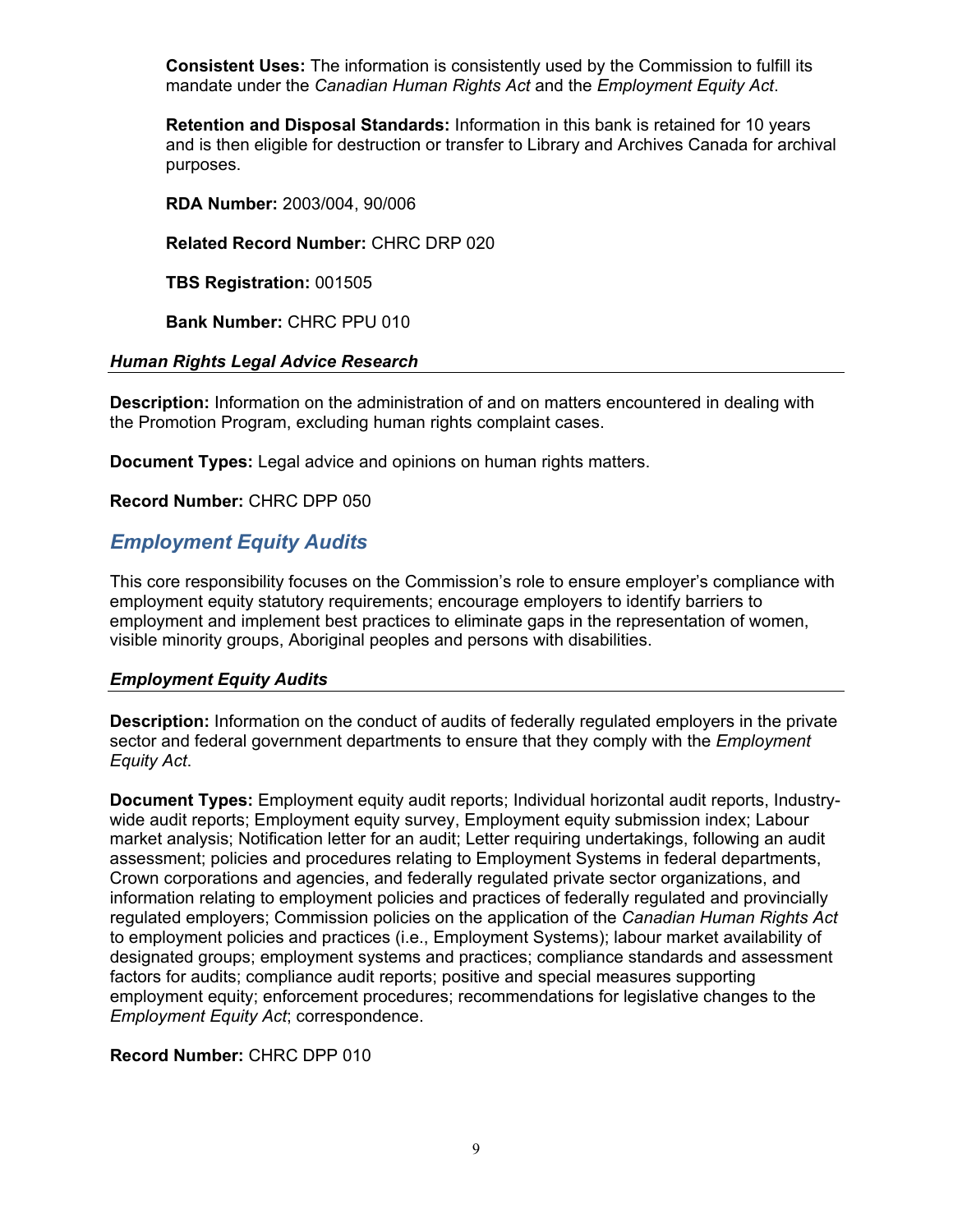## <span id="page-9-0"></span>**Internal Services**

Internal Services are those groups of related activities and resources that the Federal Government considers to be services in support of programs and/or required to meet corporate obligations of an organization. Internal Services refer to the activities and resources of ten distinct services that support program delivery in the organization, regardless of the Internal Services delivery model in a department. These services are: Acquisition Management Services, Communications Services, Financial Management Services, Human Resources Management Services, Information Management Services, Information Technology Services, Legal Services, Management and Oversight Services, Materiel Management Services, Real Property Management Services.

#### <span id="page-9-1"></span>**Acquisition Management Services**

Acquisition Services involve activities undertaken to acquire a good or service to fulfill a properly completed request (including a complete and accurate definition of requirements and certification that funds are available) until entering into or amending a contract.

- **[Procurement and Contracting Class of Record](https://www.canada.ca/en/treasury-board-secretariat/services/access-information-privacy/access-information/information-about-programs-information-holdings/standard-classes-records.html#prn912)**
	- Professional [Services Contracts Personal Information Bank](https://www.canada.ca/en/treasury-board-secretariat/services/access-information-privacy/access-information/information-about-programs-information-holdings/standard-personal-information-banks.html#psu912)

#### <span id="page-9-2"></span>**Communications Services**

Communications Services involve activities undertaken to ensure that Government of Canada communications are effectively managed, well-coordinated and responsive to the diverse information needs of the public. The communications management function ensures that the public – internal or external – receives government information, and that the views and concerns of the public are taken into account in the planning, management and evaluation of policies, programs, services and initiatives.

- **[Communications Class of Record](https://www.canada.ca/en/treasury-board-secretariat/services/access-information-privacy/access-information/information-about-programs-information-holdings/standard-classes-records.html#prn939)**
	- [Internal Communications Personal Information Bank](https://www.canada.ca/en/treasury-board-secretariat/services/access-information-privacy/access-information/information-about-programs-information-holdings/standard-personal-information-banks.html#psu915)
	- [Public Communications Personal Information Bank](https://www.canada.ca/en/treasury-board-secretariat/services/access-information-privacy/access-information/information-about-programs-information-holdings/standard-personal-information-banks.html#psu914)

#### <span id="page-9-3"></span>**Financial Management Services**

Financial Management Services involve activities undertaken to ensure the prudent use of public resources, including planning, budgeting, accounting, reporting, control and oversight, analysis, decision support and advice, and financial systems.

- **[Financial Management Class of Record](https://www.canada.ca/en/treasury-board-secretariat/services/access-information-privacy/access-information/information-about-programs-information-holdings/standard-classes-records.html#prn914)**
	- [Accounts Payable Personal Information Bank](https://www.canada.ca/en/treasury-board-secretariat/services/access-information-privacy/access-information/information-about-programs-information-holdings/standard-personal-information-banks.html#psu931)
	- [Accounts Receivable Personal Information Bank](https://www.canada.ca/en/treasury-board-secretariat/services/access-information-privacy/access-information/information-about-programs-information-holdings/standard-personal-information-banks.html#psu932)
	- [Acquisition Cards Personal Information Bank](https://www.canada.ca/en/treasury-board-secretariat/services/access-information-privacy/access-information/information-about-programs-information-holdings/standard-personal-information-banks.html#psu940)

#### <span id="page-9-4"></span>**Human Resources Management Services**

Human Resources Management Services involve activities undertaken for determining strategic direction, allocating resources among services and processes, as well as activities relating to analyzing exposure to risk and determining appropriate countermeasures. They ensure that the service operations and programs of the federal government comply with applicable laws, regulations, policies, and/or plans.

- **[Awards \(Pride and Recognition\) Class of Record](https://www.canada.ca/en/treasury-board-secretariat/services/access-information-privacy/access-information/information-about-programs-information-holdings/standard-classes-records.html#prn940)**
	- [Recognition Program Personal Information Bank](https://www.canada.ca/en/treasury-board-secretariat/services/access-information-privacy/access-information/information-about-programs-information-holdings/standard-personal-information-banks.html#pse920)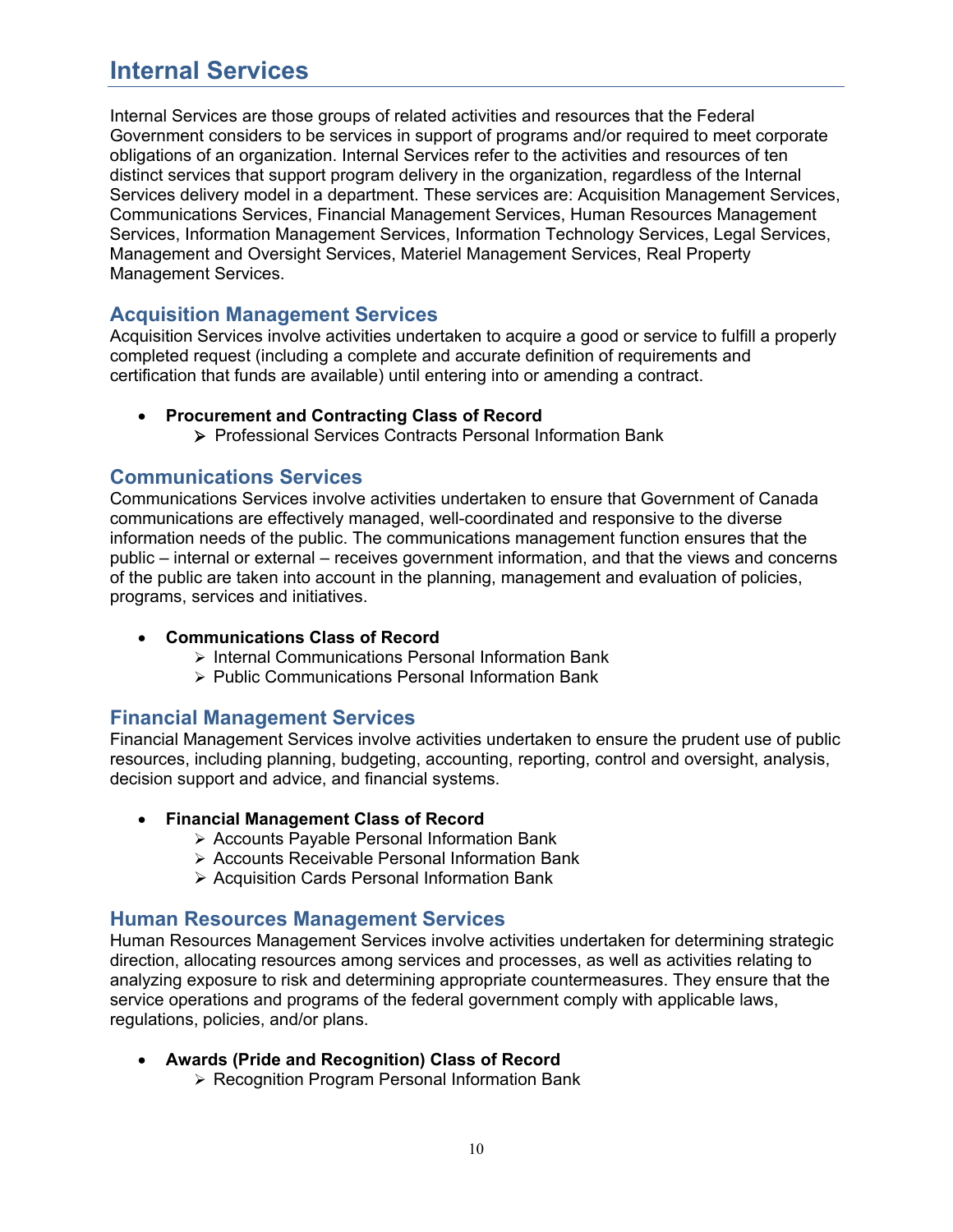#### • **[Classification of Positions Class of Record](https://www.canada.ca/en/treasury-board-secretariat/services/access-information-privacy/access-information/information-about-programs-information-holdings/standard-classes-records.html#prn919)**

- [Staffing Personal Information Bank](https://www.canada.ca/en/treasury-board-secretariat/services/access-information-privacy/access-information/information-about-programs-information-holdings/standard-personal-information-banks.html#pse902)
- **Compensation [and Benefits Class of Record](https://www.canada.ca/en/treasury-board-secretariat/services/access-information-privacy/access-information/information-about-programs-information-holdings/standard-classes-records.html#prn941)**
	- [Attendance and Leave Personal Information Bank](https://www.canada.ca/en/treasury-board-secretariat/services/access-information-privacy/access-information/information-about-programs-information-holdings/standard-personal-information-banks.html#pse903)
	- [Pay and Benefits Personal Information Bank](https://www.canada.ca/en/treasury-board-secretariat/services/access-information-privacy/access-information/information-about-programs-information-holdings/standard-personal-information-banks.html#pse904)

#### • **[Employment Equity and Diversity Class of Record](https://www.canada.ca/en/treasury-board-secretariat/services/access-information-privacy/access-information/information-about-programs-information-holdings/standard-classes-records.html#prn942)**

• [Employment Equity and Diversity Personal Information Bank](https://www.canada.ca/en/treasury-board-secretariat/services/access-information-privacy/access-information/information-about-programs-information-holdings/standard-personal-information-banks.html#pse918)

#### • **[Hospitality Class of Record](https://www.canada.ca/en/treasury-board-secretariat/services/access-information-privacy/access-information/information-about-programs-information-holdings/standard-classes-records.html#prn933)**

- [Hospitality Personal Information Bank](https://www.canada.ca/en/treasury-board-secretariat/services/access-information-privacy/access-information/information-about-programs-information-holdings/standard-personal-information-banks.html#psu908)
- **[Human Resources Planning Class of Record](https://www.canada.ca/en/treasury-board-secretariat/services/access-information-privacy/access-information/information-about-programs-information-holdings/standard-classes-records.html#prn949)**
	- [Human Resources Planning Personal](https://www.canada.ca/en/treasury-board-secretariat/services/access-information-privacy/access-information/information-about-programs-information-holdings/standard-personal-information-banks.html#psu935) Information Bank
	- [Workplace Day Care Personal Information Bank](https://www.canada.ca/en/treasury-board-secretariat/services/access-information-privacy/access-information/information-about-programs-information-holdings/standard-personal-information-banks.html#pse930)

#### • **[Labour Relations Class of Record](https://www.canada.ca/en/treasury-board-secretariat/services/access-information-privacy/access-information/information-about-programs-information-holdings/standard-classes-records.html#prn926)**

- *Canadian Human Rights Act*  [Complaints Personal Information Bank](https://www.canada.ca/en/treasury-board-secretariat/services/access-information-privacy/access-information/information-about-programs-information-holdings/standard-personal-information-banks.html#psu933)
- [Discipline Personal Information Bank](https://www.canada.ca/en/treasury-board-secretariat/services/access-information-privacy/access-information/information-about-programs-information-holdings/standard-personal-information-banks.html#pse911)
- [Grievances Personal Information Bank](https://www.canada.ca/en/treasury-board-secretariat/services/access-information-privacy/access-information/information-about-programs-information-holdings/standard-personal-information-banks.html#pse910)
- [Harassment Personal Information Bank](https://www.canada.ca/en/treasury-board-secretariat/services/access-information-privacy/access-information/information-about-programs-information-holdings/standard-personal-information-banks.html#pse919)
- [Disclosure of Wrongdoing in the Workplace Personal Information Bank](https://www.canada.ca/en/treasury-board-secretariat/services/access-information-privacy/access-information/information-about-programs-information-holdings/standard-personal-information-banks.html#psu906)
- [Values and Ethics Code for the Public Sector and Organizational Code\(s\) of](https://www.canada.ca/en/treasury-board-secretariat/services/access-information-privacy/access-information/information-about-programs-information-holdings/standard-personal-information-banks.html#pse915) Conduct Personal Information Bank

#### • **[Occupational Health and Safety Class of Record](https://www.canada.ca/en/treasury-board-secretariat/services/access-information-privacy/access-information/information-about-programs-information-holdings/standard-classes-records.html#prn922)**

- [Employee Assistance Personal Information Bank](https://www.canada.ca/en/treasury-board-secretariat/services/access-information-privacy/access-information/information-about-programs-information-holdings/standard-personal-information-banks.html#pse916)
- [Harassment Personal Information Bank](https://www.canada.ca/en/treasury-board-secretariat/services/access-information-privacy/access-information/information-about-programs-information-holdings/standard-personal-information-banks.html#pse919)
- [Occupational Health and Safety Personal Information Bank](https://www.canada.ca/en/treasury-board-secretariat/services/access-information-privacy/access-information/information-about-programs-information-holdings/standard-personal-information-banks.html#pse907)
- [Vehicle, Ship, Boat and Aircraft Accidents Personal Information Bank](https://www.canada.ca/en/treasury-board-secretariat/services/access-information-privacy/access-information/information-about-programs-information-holdings/standard-personal-information-banks.html#pse908)

#### • **[Official Languages Class of Record](https://www.canada.ca/en/treasury-board-secretariat/services/access-information-privacy/access-information/information-about-programs-information-holdings/standard-classes-records.html#prn923)**

• [Official Languages Personal Information Bank](https://www.canada.ca/en/treasury-board-secretariat/services/access-information-privacy/access-information/information-about-programs-information-holdings/standard-personal-information-banks.html#pse906)

#### • **[Performance Management Reviews Class of Record](https://www.canada.ca/en/treasury-board-secretariat/services/access-information-privacy/access-information/information-about-programs-information-holdings/standard-classes-records.html#prn946)**

- [Discipline Personal Information Bank](https://www.canada.ca/en/treasury-board-secretariat/services/access-information-privacy/access-information/information-about-programs-information-holdings/standard-personal-information-banks.html#pse911)
- [Employee Performance Management Program Personal Information Bank](https://www.canada.ca/en/treasury-board-secretariat/services/access-information-privacy/access-information/information-about-programs-information-holdings/standard-personal-information-banks.html#pse912)

#### • **[Recruitment and Staffing Class of Record](https://www.canada.ca/en/treasury-board-secretariat/services/access-information-privacy/access-information/information-about-programs-information-holdings/standard-classes-records.html#prn920)**

- $\triangleright$  [Applications for Employment Personal Information Bank](https://www.canada.ca/en/treasury-board-secretariat/services/access-information-privacy/access-information/information-about-programs-information-holdings/standard-personal-information-banks.html#psu911)
- [Employee Personnel Record Personal Information Bank](https://www.canada.ca/en/treasury-board-secretariat/services/access-information-privacy/access-information/information-about-programs-information-holdings/standard-personal-information-banks.html#pse901)
- [EX Talent Management Personal Information Bank](https://www.canada.ca/en/treasury-board-secretariat/services/access-information-privacy/access-information/information-about-programs-information-holdings/standard-personal-information-banks.html#psu934)
- [Personnel Security Screening Personal Information Bank](https://www.canada.ca/en/treasury-board-secretariat/services/access-information-privacy/access-information/information-about-programs-information-holdings/standard-personal-information-banks.html#psu917)
- [Staffing Personal Information Bank](https://www.canada.ca/en/treasury-board-secretariat/services/access-information-privacy/access-information/information-about-programs-information-holdings/standard-personal-information-banks.html#pse902)
- [Values and Ethics Code for the Public Sector and Organizational Code\(s\) of](https://www.canada.ca/en/treasury-board-secretariat/services/access-information-privacy/access-information/information-about-programs-information-holdings/standard-personal-information-banks.html#pse915) Conduct Personal Information Bank

#### • **[Relocation Class of Record](https://www.canada.ca/en/treasury-board-secretariat/services/access-information-privacy/access-information/information-about-programs-information-holdings/standard-classes-records.html#prn936)**

• [Relocation Personal Information Bank](https://www.canada.ca/en/treasury-board-secretariat/services/access-information-privacy/access-information/information-about-programs-information-holdings/standard-personal-information-banks.html#psu910)

#### • **[Training and Development Class of Record](https://www.canada.ca/en/treasury-board-secretariat/services/access-information-privacy/access-information/information-about-programs-information-holdings/standard-classes-records.html#prn927)**

• [Training and Development Personal Information Bank](https://www.canada.ca/en/treasury-board-secretariat/services/access-information-privacy/access-information/information-about-programs-information-holdings/standard-personal-information-banks.html#pse905)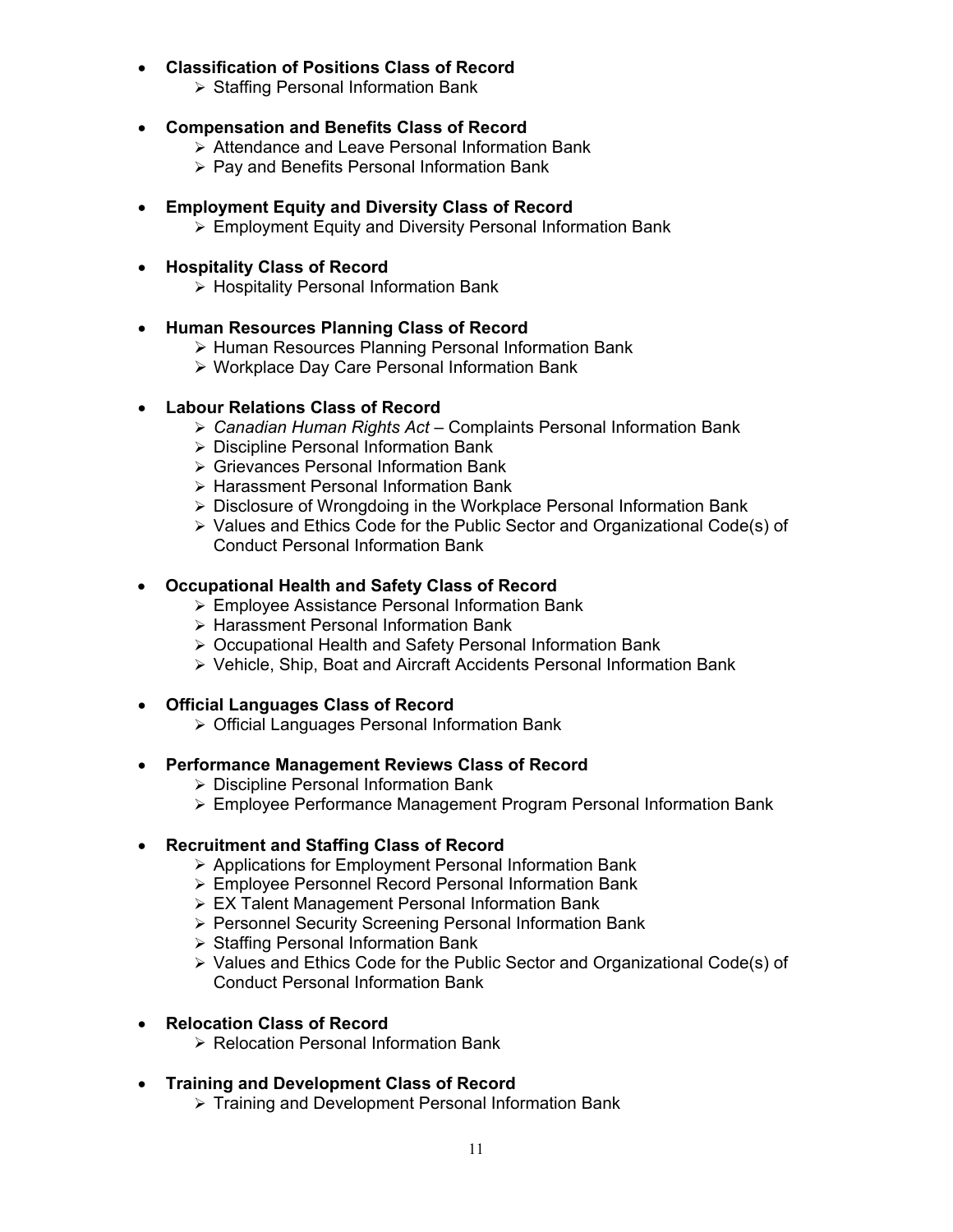### <span id="page-11-0"></span>**Information Management Services**

Information Management Services involve activities undertaken to achieve efficient and effective information management to support program and service delivery; foster informed decisionmaking; facilitate accountability, transparency, and collaboration; and preserve and ensure access to information and records for the benefit of present and future generations.

- **[Access to Information and Privacy Class of Record](https://www.canada.ca/en/treasury-board-secretariat/services/access-information-privacy/access-information/information-about-programs-information-holdings/standard-classes-records.html#prn930)**
	- [Access to Information Act and Privacy Act Requests Personal Information Bank](https://www.canada.ca/en/treasury-board-secretariat/services/access-information-privacy/access-information/information-about-programs-information-holdings/standard-personal-information-banks.html#psu901)
- **[Information Management Class of Record](https://www.canada.ca/en/treasury-board-secretariat/services/access-information-privacy/access-information/information-about-programs-information-holdings/standard-classes-records.html#prn944)**
	- [Library Services Personal Information Bank](https://www.canada.ca/en/treasury-board-secretariat/services/access-information-privacy/access-information/information-about-programs-information-holdings/standard-personal-information-banks.html#psu936)

#### <span id="page-11-1"></span>**Information Technology Services**

Information Technology Services involve activities undertaken to achieve efficient and effective use of information technology to support government priorities and program delivery, to increase productivity, and to enhance services to the public.

- **[Information Technology Class of Record](https://www.canada.ca/en/treasury-board-secretariat/services/access-information-privacy/access-information/information-about-programs-information-holdings/standard-classes-records.html#prn932)**
	- [Electronic Network Monitoring Personal Information Bank](https://www.canada.ca/en/treasury-board-secretariat/services/access-information-privacy/access-information/information-about-programs-information-holdings/standard-personal-information-banks.html#psu905)

#### <span id="page-11-2"></span>**Legal Services**

Legal Services involve activities undertaken to enable government departments and agencies to pursue policy, program and service delivery priorities and objectives within a legally sound framework.

• **[Legal Services Class of Record](https://www.canada.ca/en/treasury-board-secretariat/services/access-information-privacy/access-information/information-about-programs-information-holdings/standard-classes-records.html#prn902)**

#### <span id="page-11-3"></span>**Management and Oversight Services**

Management and Oversight Services involve activities undertaken for determining strategic direction, and allocating resources among services and processes, as well as those activities related to analyzing exposure to risk and determining appropriate countermeasures. They ensure that the service operations and programs of the federal government comply with applicable laws, regulations, policies, or plans.

- **[Co-operation and Liaison Class of Record](https://www.canada.ca/en/treasury-board-secretariat/services/access-information-privacy/access-information/information-about-programs-information-holdings/standard-classes-records.html#prn904)**
	- *Lobbying Act* [Requirements Personal Information Bank](https://www.canada.ca/en/treasury-board-secretariat/services/access-information-privacy/access-information/information-about-programs-information-holdings/standard-personal-information-banks.html#psu937)
	- [Outreach Activities Personal Information Bank](https://www.canada.ca/en/treasury-board-secretariat/services/access-information-privacy/access-information/information-about-programs-information-holdings/standard-personal-information-banks.html#psu938)
- **[Executive Services Class of Record](https://www.canada.ca/en/treasury-board-secretariat/services/access-information-privacy/access-information/information-about-programs-information-holdings/standard-classes-records.html#prn943)**
	- [Executive Correspondence Personal Information Bank](https://www.canada.ca/en/treasury-board-secretariat/services/access-information-privacy/access-information/information-about-programs-information-holdings/standard-personal-information-banks.html#psu902)
- **[Internal Audit and Evaluation Class of Record](https://www.canada.ca/en/treasury-board-secretariat/services/access-information-privacy/access-information/information-about-programs-information-holdings/standard-classes-records.html#prn916)**
	- [Evaluation Personal Information Bank](https://www.canada.ca/en/treasury-board-secretariat/services/access-information-privacy/access-information/information-about-programs-information-holdings/standard-personal-information-banks.html#psu942)
	- [Internal Audit Personal Information Bank](https://www.canada.ca/en/treasury-board-secretariat/services/access-information-privacy/access-information/information-about-programs-information-holdings/standard-personal-information-banks.html#psu941)
- **[Planning and Reporting Class of Record](https://www.canada.ca/en/treasury-board-secretariat/services/access-information-privacy/access-information/information-about-programs-information-holdings/standard-classes-records.html#prn947)**

#### <span id="page-11-4"></span>**Materiel Services**

Materiel Services involve activities undertaken to ensure that material can be managed by departments in a sustainable and financially responsible manner that supports the cost-effective and efficient delivery of government programs.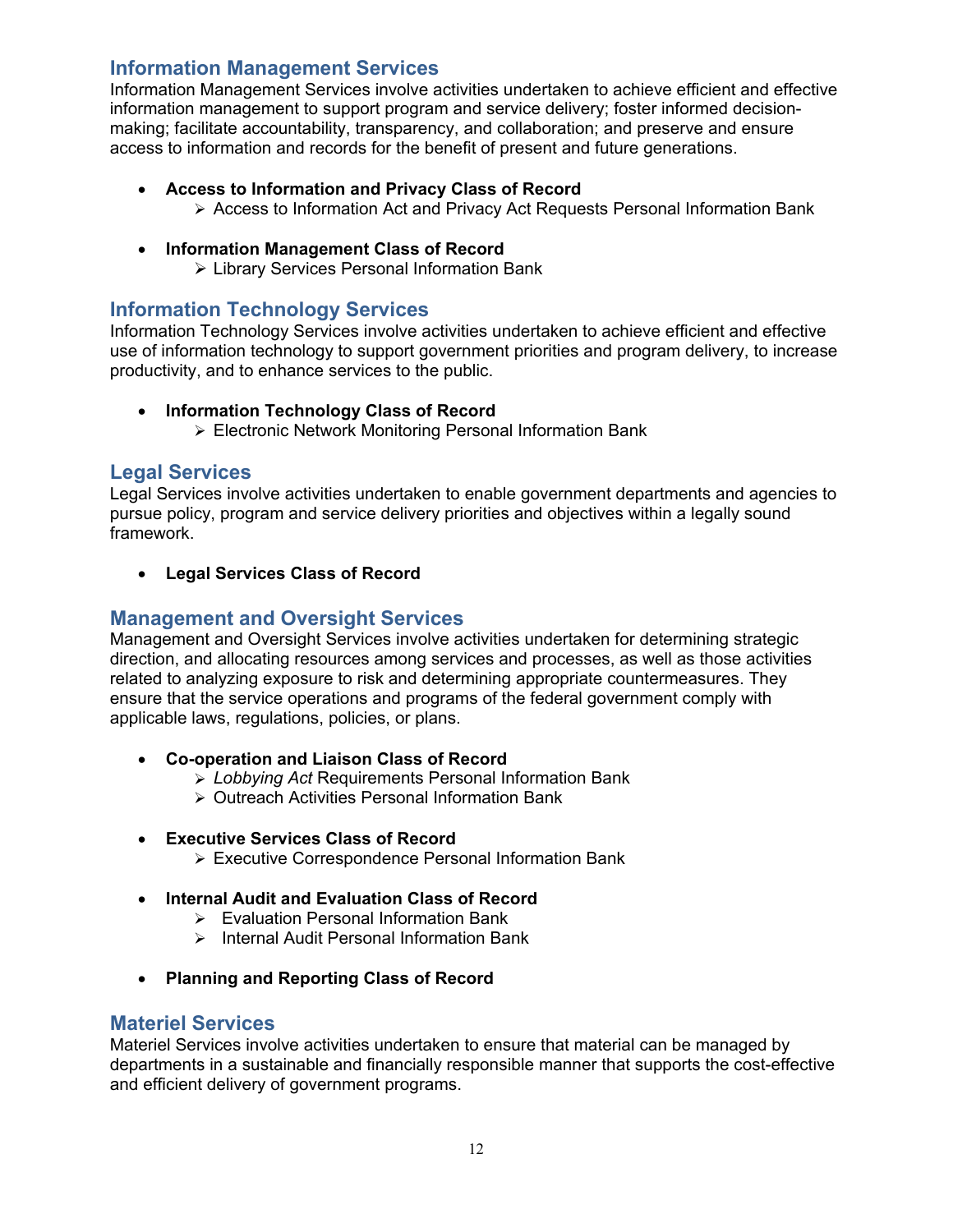#### • **[Material Management Class of Record](https://www.canada.ca/en/treasury-board-secretariat/services/access-information-privacy/access-information/information-about-programs-information-holdings/standard-classes-records.html#prn945)**

• [Vehicle, Ship, Boat and Aircraft Accidents Personal Information Bank](https://www.canada.ca/en/treasury-board-secretariat/services/access-information-privacy/access-information/information-about-programs-information-holdings/standard-personal-information-banks.html#pse908) 

#### <span id="page-12-0"></span>**Real Property Services**

Real Property Services involve activities undertaken to ensure real property is managed in a sustainable and financially responsible manner, throughout its life cycle, to support the costeffective and efficient delivery of government programs.

- **[Real Property Management Class of Record](https://www.canada.ca/en/treasury-board-secretariat/services/access-information-privacy/access-information/information-about-programs-information-holdings/standard-classes-records.html#prn948)**
	- [Real Property Management Personal Information Bank](https://www.canada.ca/en/treasury-board-secretariat/services/access-information-privacy/access-information/information-about-programs-information-holdings/standard-personal-information-banks.html#psu914a)

#### <span id="page-12-1"></span>**Travel and Other Administrative Services**

Travel and Other Administrative Services include Government of Canada travel services, as well as those other internal services that do not smoothly fit with any of the internal services categories.

- **[Administrative Services Class of Record](https://www.canada.ca/en/treasury-board-secretariat/services/access-information-privacy/access-information/information-about-programs-information-holdings/standard-classes-records.html#prn901)**
	- [Parking Personal Information Bank](https://www.canada.ca/en/treasury-board-secretariat/services/access-information-privacy/access-information/information-about-programs-information-holdings/standard-personal-information-banks.html#pse914)
- **[Boards, Committees and Council Class of Record](https://www.canada.ca/en/treasury-board-secretariat/services/access-information-privacy/access-information/information-about-programs-information-holdings/standard-classes-records.html#prn938)**
	- [Governor in Council Appointments Personal Information Bank](https://www.canada.ca/en/treasury-board-secretariat/services/access-information-privacy/access-information/information-about-programs-information-holdings/standard-personal-information-banks.html#psu918)
	- [Members of Boards, Committees and Councils Personal Information Bank](https://www.canada.ca/en/treasury-board-secretariat/services/access-information-privacy/access-information/information-about-programs-information-holdings/standard-personal-information-banks.html#psu919)
- **[Business Continuity Planning Class of Record](https://www.canada.ca/en/treasury-board-secretariat/services/access-information-privacy/access-information/information-about-programs-information-holdings/standard-classes-records.html#prn928)**
	- [Business Continuity Planning Personal Information Bank](https://www.canada.ca/en/treasury-board-secretariat/services/access-information-privacy/access-information/information-about-programs-information-holdings/standard-personal-information-banks.html#psu903)
- **[Disclosure to Investigative Bodies Class of Record](https://www.canada.ca/en/treasury-board-secretariat/services/access-information-privacy/access-information/information-about-programs-information-holdings/standard-classes-records.html#prn937)**
	- Disclosure to Investigative [Bodies Personal Information Bank](https://www.canada.ca/en/treasury-board-secretariat/services/access-information-privacy/access-information/information-about-programs-information-holdings/standard-personal-information-banks.html#psu913)
- **[Proactive Disclosure Class of Record](https://www.canada.ca/en/treasury-board-secretariat/services/access-information-privacy/access-information/information-about-programs-information-holdings/standard-classes-records.html#prn935)**
	- [Hospitality Personal Information Bank](https://www.canada.ca/en/treasury-board-secretariat/services/access-information-privacy/access-information/information-about-programs-information-holdings/standard-personal-information-banks.html#psu908)
	- [Travel Personal Information Bank](https://www.canada.ca/en/treasury-board-secretariat/services/access-information-privacy/access-information/information-about-programs-information-holdings/standard-personal-information-banks.html#psu909)
- **[Security Class of Record](https://www.canada.ca/en/treasury-board-secretariat/services/access-information-privacy/access-information/information-about-programs-information-holdings/standard-classes-records.html#prn931)**
	- [Identification Cards and Access Badges Personal Information Bank](https://www.canada.ca/en/treasury-board-secretariat/services/access-information-privacy/access-information/information-about-programs-information-holdings/standard-personal-information-banks.html#pse917)
	- [Disclosure of Wrongdoing in the Workplace Personal Information Bank](https://www.canada.ca/en/treasury-board-secretariat/services/access-information-privacy/access-information/information-about-programs-information-holdings/standard-personal-information-banks.html#psu906)
	- [Personnel Security Screening Personal Information Bank](https://www.canada.ca/en/treasury-board-secretariat/services/access-information-privacy/access-information/information-about-programs-information-holdings/standard-personal-information-banks.html#psu917)
	- [Security Incidents Personal Information Bank](https://www.canada.ca/en/treasury-board-secretariat/services/access-information-privacy/access-information/information-about-programs-information-holdings/standard-personal-information-banks.html#psu939)
	- [Security Video Surveillance and Temporary Visitor Access Control Logs and](https://www.canada.ca/en/treasury-board-secretariat/services/access-information-privacy/access-information/information-about-programs-information-holdings/standard-personal-information-banks.html#psu9072)  Building Passes Personal Information Bank
- **[Travel Class of Record](https://www.canada.ca/en/treasury-board-secretariat/services/access-information-privacy/access-information/information-about-programs-information-holdings/standard-classes-records.html#prn934)**
	- [Travel Personal Information Bank](https://www.canada.ca/en/treasury-board-secretariat/services/access-information-privacy/access-information/information-about-programs-information-holdings/standard-personal-information-banks.html#psu909)

## <span id="page-12-2"></span>**Classes of Personal Information**

Classes of personal Information describe personal information that is not used for administrative purposes or is not intended to be retrievable by personal identifiers, for example, unsolicited opinions, correspondence, etc. This category is included to ensure that institutions account for all personal information they hold.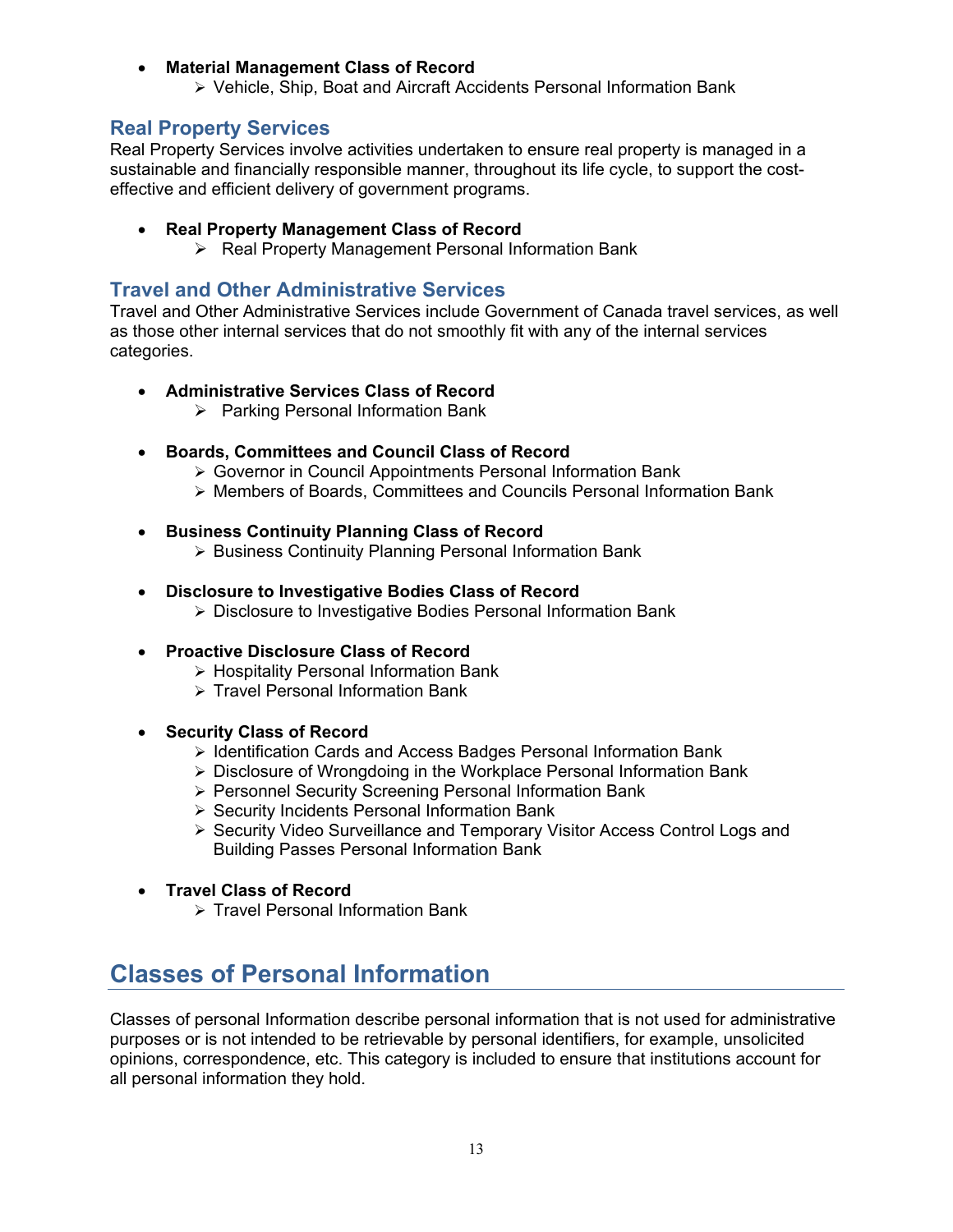### <span id="page-13-0"></span>**Complaints Dispute Resolution**

Personal Information may be accumulated in the course of dealing with dispute resolution matters not related to specific cases of allegations of discrimination in employment. Such personal information may include an individual's name, location, employment data, views or opinions of the individual or about the individual, etc. This personal information is not kept using the name of individuals or other personal identifiers. It is normally retrievable only if specifics are provided concerning research related to the duties and responsibilities of the Commission. The retention periods for this class of personal information are controlled by the retention schedules of the files in which they are stored.

#### <span id="page-13-1"></span>**Employment Equity Audits**

Personal Information may be accumulated in the course of conducting audit activities. Such personal information may include an individual's race, national or ethnic origin, colour, religion, age, sexual orientation or marital status, views or opinions of another individual about the individual, etc. This personal information is not kept using the name of individuals or other personal identifiers. It is normally retrievable only if specifics are provided concerning research related to the duties and responsibilities of the Commission. The retention periods for this class of personal information are controlled by the retention schedules of the files in which they are stored.

#### <span id="page-13-2"></span>**Human Rights Awareness**

Personal Information may be accumulated in the course of conducting prevention and research activities in matters dealing with human rights. Such personal information may include an individual's race, national or ethnic origin, colour, religion, age, sex, sexual orientation gender identity or expression, marital status, family status, genetic discrimination, disability, and conviction for an offence for which a pardon has been granted or in respect of which a record suspension has been ordered, views or opinions of another individual about the individual, etc. This personal information is not kept using the name of individuals or other personal identifiers. It is normally retrievable only if specifics are provided concerning research related to the duties and responsibilities of the Commission. The retention periods for this class of personal information are controlled by the retention schedules of the files in which they are stored.

## <span id="page-13-3"></span>**Manuals of the Commission**

- *Complaint Processing Manual for Employees*
- *Complaint Rules*
- *Employment Equity Compliance Audit Manual*
- *Procedures Manual Legal Services Division*

Please note that the Commission is currently in the process of updating its manuals.

## <span id="page-13-4"></span>**Additional Information**

#### <span id="page-13-5"></span>**Contact Information**

Please see the [Introduction](https://www.canada.ca/en/treasury-board-secretariat/services/access-information-privacy/access-information/information-about-programs-information-holdings.html) to this publication for information on formal access procedures under the provisions of the *Access to Information Act* and the *Privacy Act*. The following outlines how to make a formal ATIP request.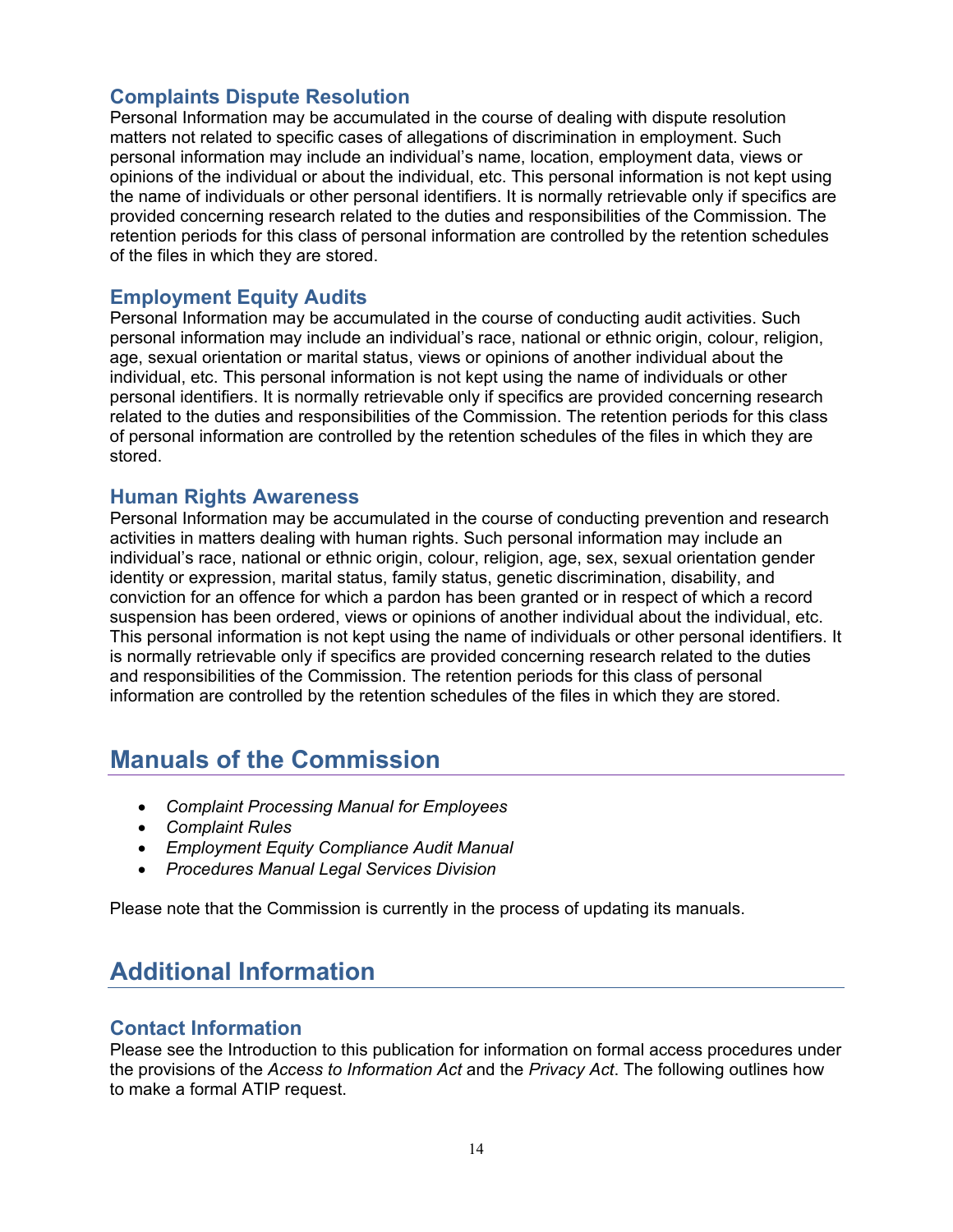### <span id="page-14-0"></span>**[Submitting a request online to the Canadian Human Rights Commission](https://www.chrc-ccdp.gc.ca/eng/content/requesting-information-under-access-information-act-and-privacy-act#1)**

The Access to Information and Privacy Online Request Service offers convenient way to submit access to information or personal information requests. This service enables individuals to make online requests for information under the control of the Government of Canada institutions instead of having to print, scan and email or mail a form to the correct institution. Submit requests online: <https://atip-aiprp.tbs-sct.gc.ca/>

You may also contact the Commission's ATIP Office by sending an [email.](mailto:ATIP.AIPRP@chrc-ccdp.gc.ca)

#### <span id="page-14-1"></span>**Mailing your Request**

To make a request by mail, please complete either the [Access to Information Request Form](http://www.tbs-sct.gc.ca/tbsf-fsct/350-57-eng.asp) (*Access to Information Act*) or [Personal Information Request Form](http://www.tbs-sct.gc.ca/tbsf-fsct/350-58-eng.asp) (*Privacy Act*), along with any necessary documents (such as consent or the \$5.00 application fee for a request under the Access to Information Act) to the following address:

Access to Information and Privacy Office Canadian Human Rights Commission Canada Building Ginette Bastien, Coordinator, ATIP 344 Slater Street, 8<sup>th</sup> Floor Ottawa, Ontario K1A 1E1

A [\\$5 application fee](file:////Omega.dce-eir.net/atipo-baiprp/docs/ai-ai-req-eng.asp#fee) applies to Access to Information requests only. There is no fee for requests for personal information.

For additional information about the programs and activities of the Canadian Human Rights Commission, please contact:

Communications Branch Canadian Human Rights Commission Canada Building 344 Slater Street, 8<sup>th</sup> Floor Ottawa, Ontario K1A 1E1 Telephone: 613-995-1151 Facsimile: 613-996-9661 Toll-free: 1-888-214-1090 TTY: 1-888-643-3304 Internet: [www.chrc-ccdp.ca](http://www.chrc-ccdp.ca/) E-mail: [info.com@chrc-ccdp.ca](mailto:info.com@chrc-ccdp.ca)

#### <span id="page-14-2"></span>**Completed Access to Information Requests**

The Government of Canada encourages the release of information through requests outside of the ATIP (Access to Information and Privacy) process. You may wish to consult the Canadian Human Rights Commission completed Access to Information (ATI) summaries Open [Government portal. To make an informal request, contact:](https://open.canada.ca/en/search/ati?f%5B0%5D=ss_ati_organization_en%3ACanadian%20Human%20Rights%20Commission&ati%5B0%5D=ss_ati_organization_en%3ACanadian%20Human%20Rights%20Commission&search_api_fulltext=&sort_by=year)

Access to Information and Privacy Office Canadian Human Rights Commission Canada Building 344 Slater Street, 8<sup>th</sup> Floor Ottawa, Ontario K1A 1E1 Tel: 613-943-8950 / 613-943-9117 or 1-800-214-1090